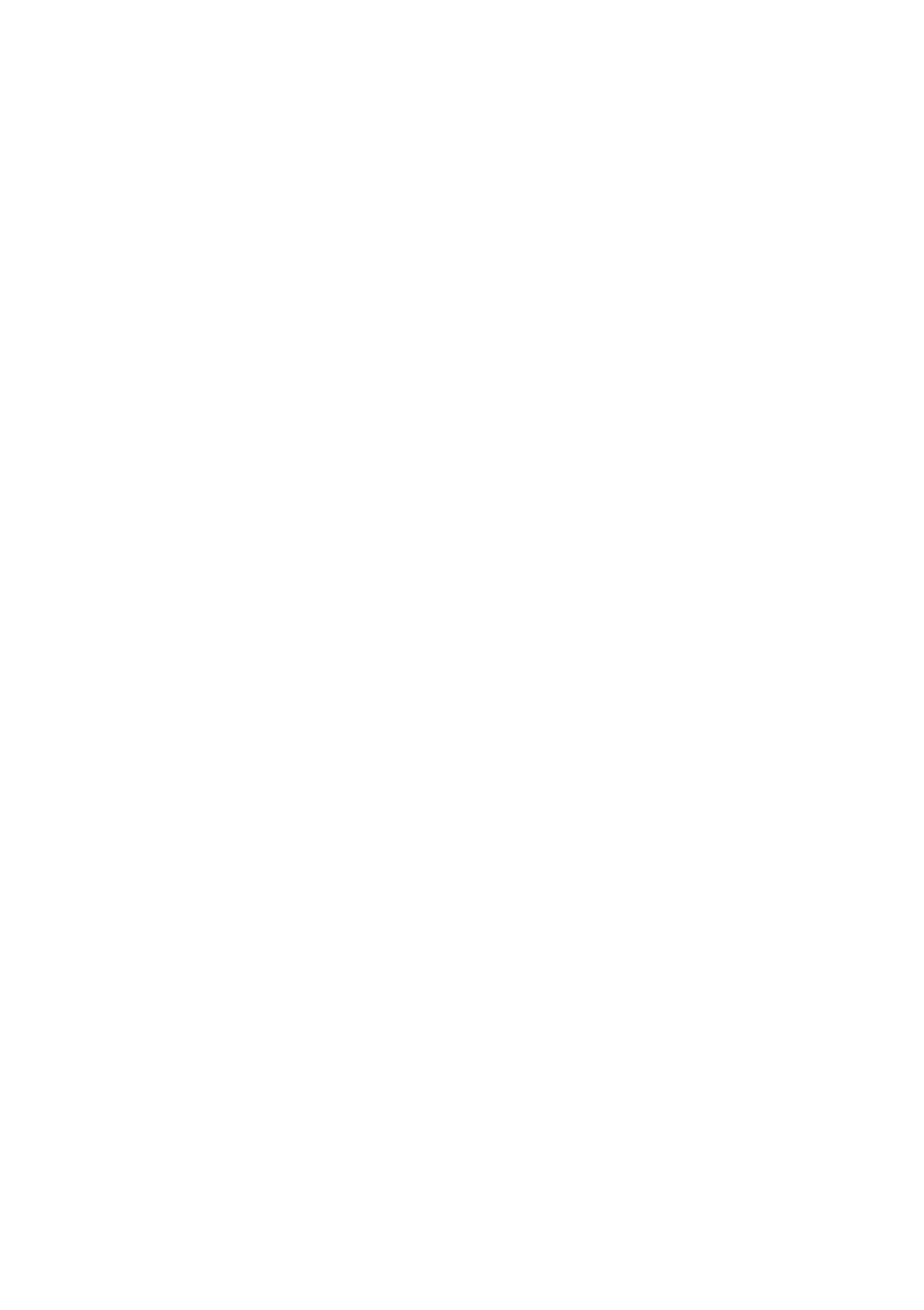# FOOT PEDAL

Mar. 2021



To help us serve you better, go to www.YesWelder.com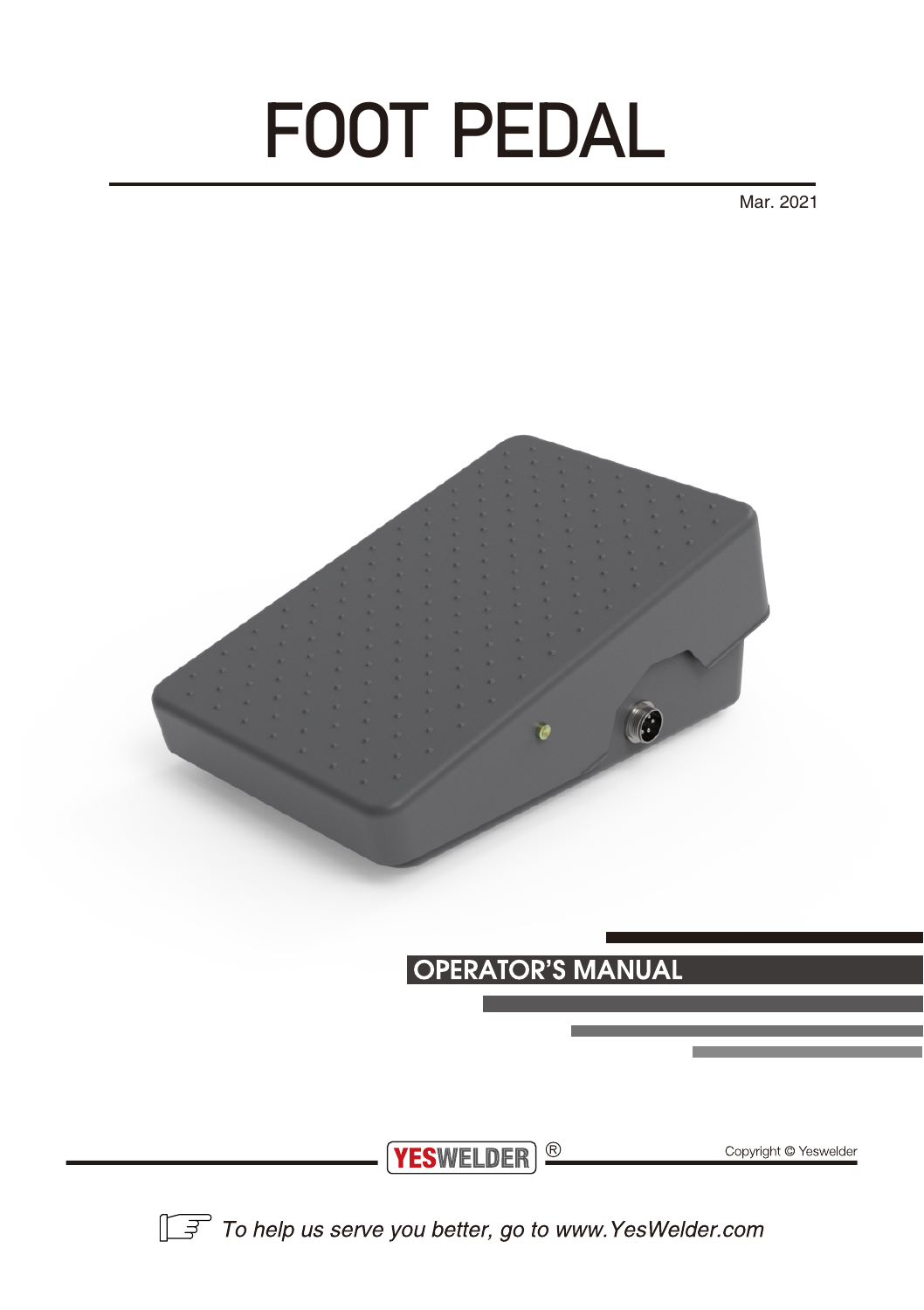## **1-1. GENERAL INFORMATION AND SAFETY**

#### **A. General**

Information presented in this manual and on various labels, tags, and plates provided on this unit pertains to equipment design, installation, operation, maintenance, and troubleshooting which should be read, understood, and followed for the safe and effective use of this equipment.

#### **B. Safety**

The installation, operation, maintenance, and troubleshooting of arc welding equipment requires practices and procedures which ensure personal safety and the safety of others. Therefore, this equipment is to be installed, operated, and maintained only by qualified persons in accordance with this manual and all applicable odes such as, but not limited to, those listed at the end of Section 1 - Safety Rules For Operation Safety instructions specifically pertaining to this unit appear throughout this manual highlighted by the signal words **WARNING** and **CAUTION** which identify different levels of hazard.

**WARNING** statements include installation, operation, and maintenance procedures or practices which if not carefully followed could result in serious personal injury or loss of life.

**CAUTION** statements include installation, operation, and maintenance procedures or practices which if not carefully followed could result in minor personal injury or damage to this equipment.

A third signal word, **IMPORTANT**, highlights instructions which need special emphasis to obtain the most efficient operation of this equipment.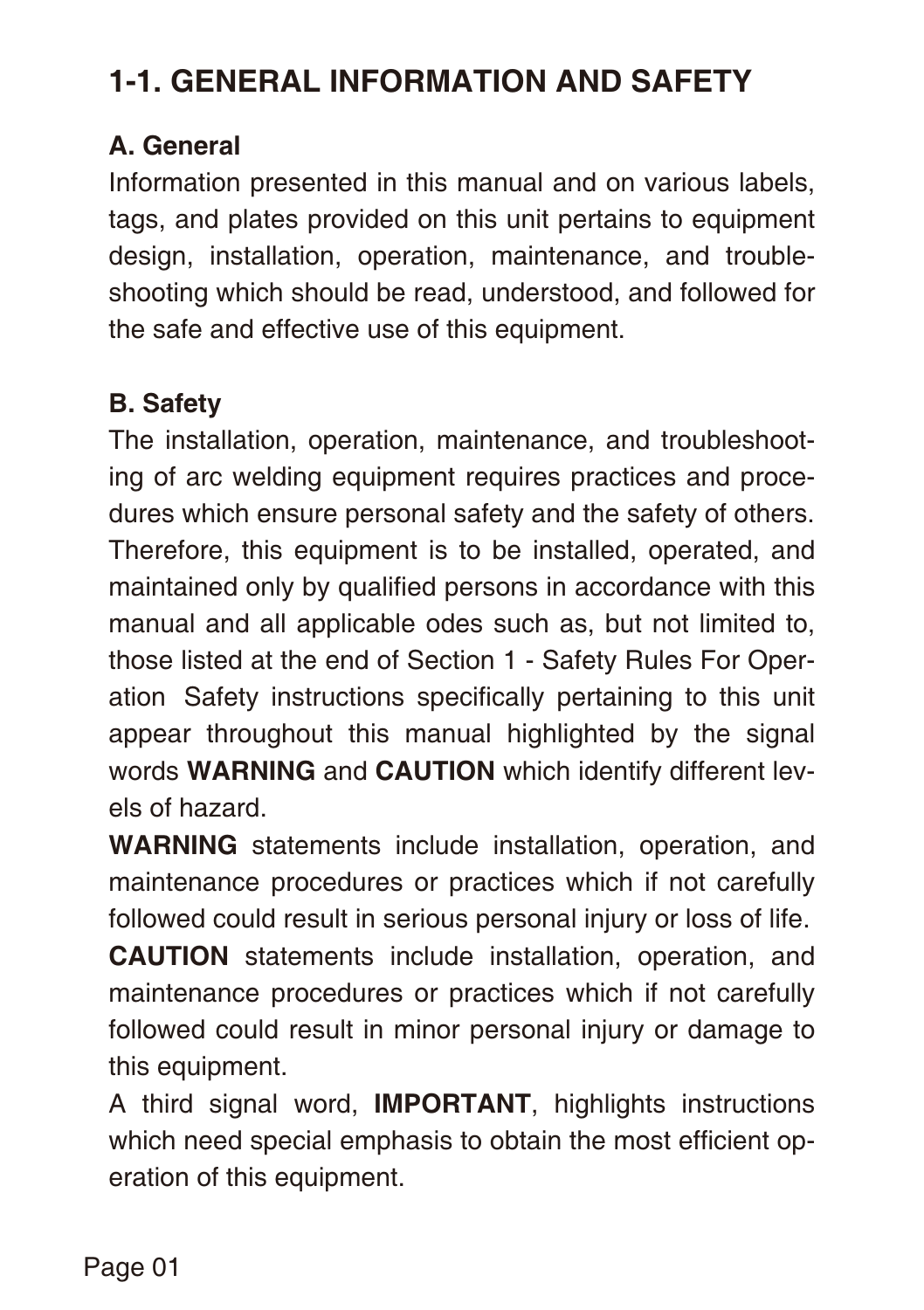## **1-2. DESCRIPTION**

These Remote Foot Controls are designed for use as a remote Amperage control in conjunction with a welding power source or welding generator having electric amperage and equipped with remote control facilities.

## **2-1. LOCATION**

The Remote Foot Control is equipped with a sixteen foot cord (unless otherwise specified) which enables the Remote Foot Control to be remotely located from the welding power source or welding generator. If it is necessary to install a cord of longer length, up to 200 feet (61 m) of similar type cord may be used. Refer to Table 2-1 for conductor size according to the desired length.

## **2-2. INTERCONNECTIONS**

#### **Remote Foot Controls For Remote Amperage**

1. If the cord is equipped with a locking cap, fully insert the cap into the Remote Amperage Control Receptacle on the welding power source or welding generator and rotate clockwise.

2. If the cord is equipped with a power connector, align keyway, insert plug into receptacle, and rotate threaded collar fully clockwise.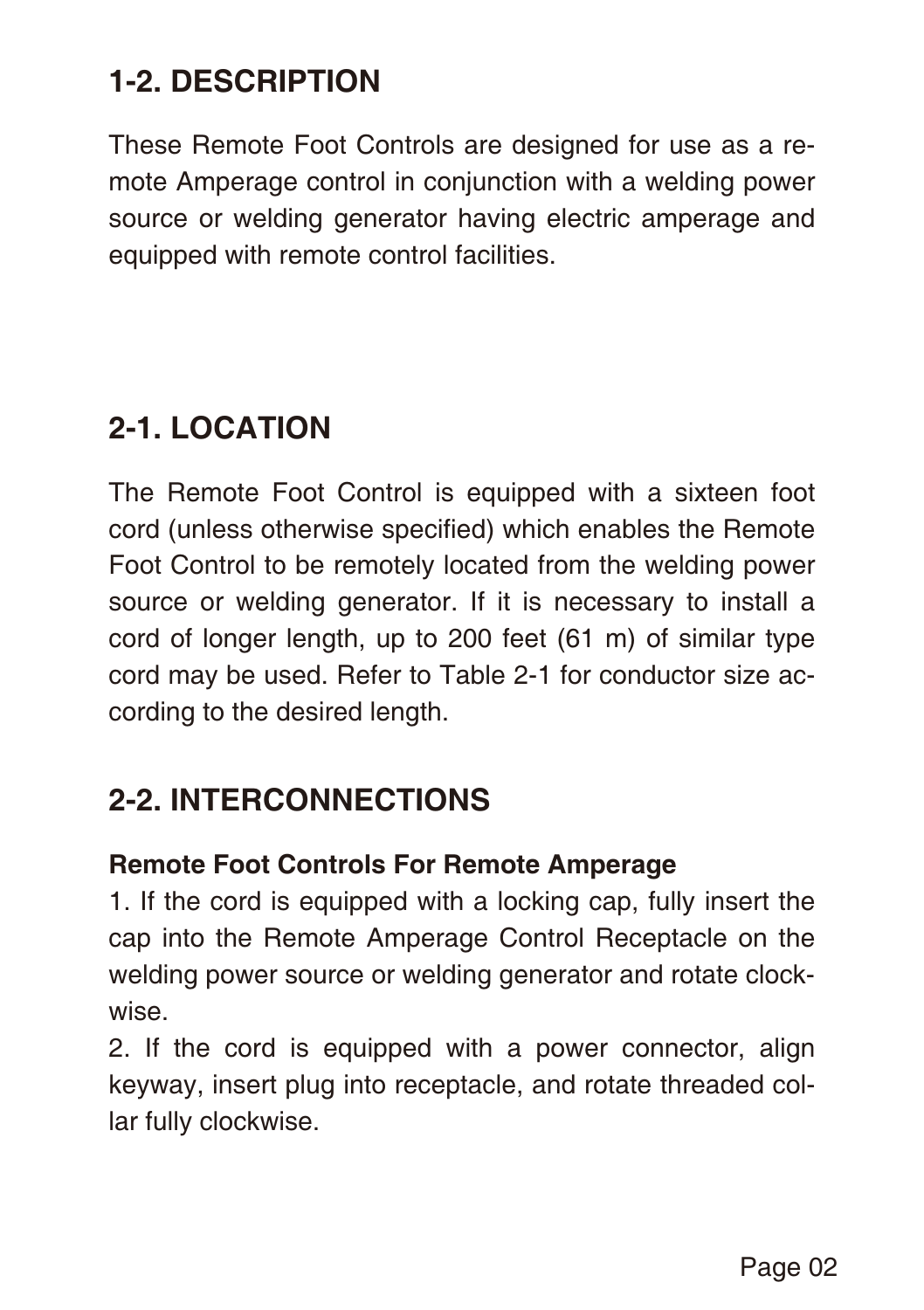| Amperage Control                                                                                                                                                                                    |                                                    | <b>Contactor Control</b> |                   |
|-----------------------------------------------------------------------------------------------------------------------------------------------------------------------------------------------------|----------------------------------------------------|--------------------------|-------------------|
| Cord<br>Length                                                                                                                                                                                      | Conductor<br>size*                                 | Cord<br>Length           | Conductor<br>Size |
| Up To 20 Feet $(6 \text{ m})$<br>Up To 20 Feet (6 m) (GD Models)<br>21 To 100 Feet (6 to 30 m)(GD Models)<br>21To 50'Feet (6 to 15 m)<br>51 To 100 Feet (16 to 31 m)<br>101To 200 Feet (31 to 61 m) | No.16<br>No.14<br>No.12<br>No.14<br>No.12<br>No.10 | Up To 200<br>Feet (61m)  | No.16             |

#### **Table 2-1.Cord Length And Size**

\*AWG -American Wire Gauge

## **3. REMOTE AMPERAGE**

On most welding power sources or welding generators, when a Remote Foot Control is used, the Remote Foot Control functions as a fine amperage adjustment of the Amperage on the welding power source or welding generator. For example: If the Amperage Adjustment Control on the welding power source or welding generator is set at the midpoint position, the Remote Foot Control provides (from its minimum to maximum positions) fine adjustment of one half of the welding power source or welding generator output. If full adjustment of the maximum output of the welding power source or welding generator from the Remote Foot Control is desired, rotate the Amperage Adjustment Control on the welding power source or welding generator to the maximum position. On some welding power sources or welding generators the Amperage Adjustment Control is inoperative when a Remote Foot Control is used.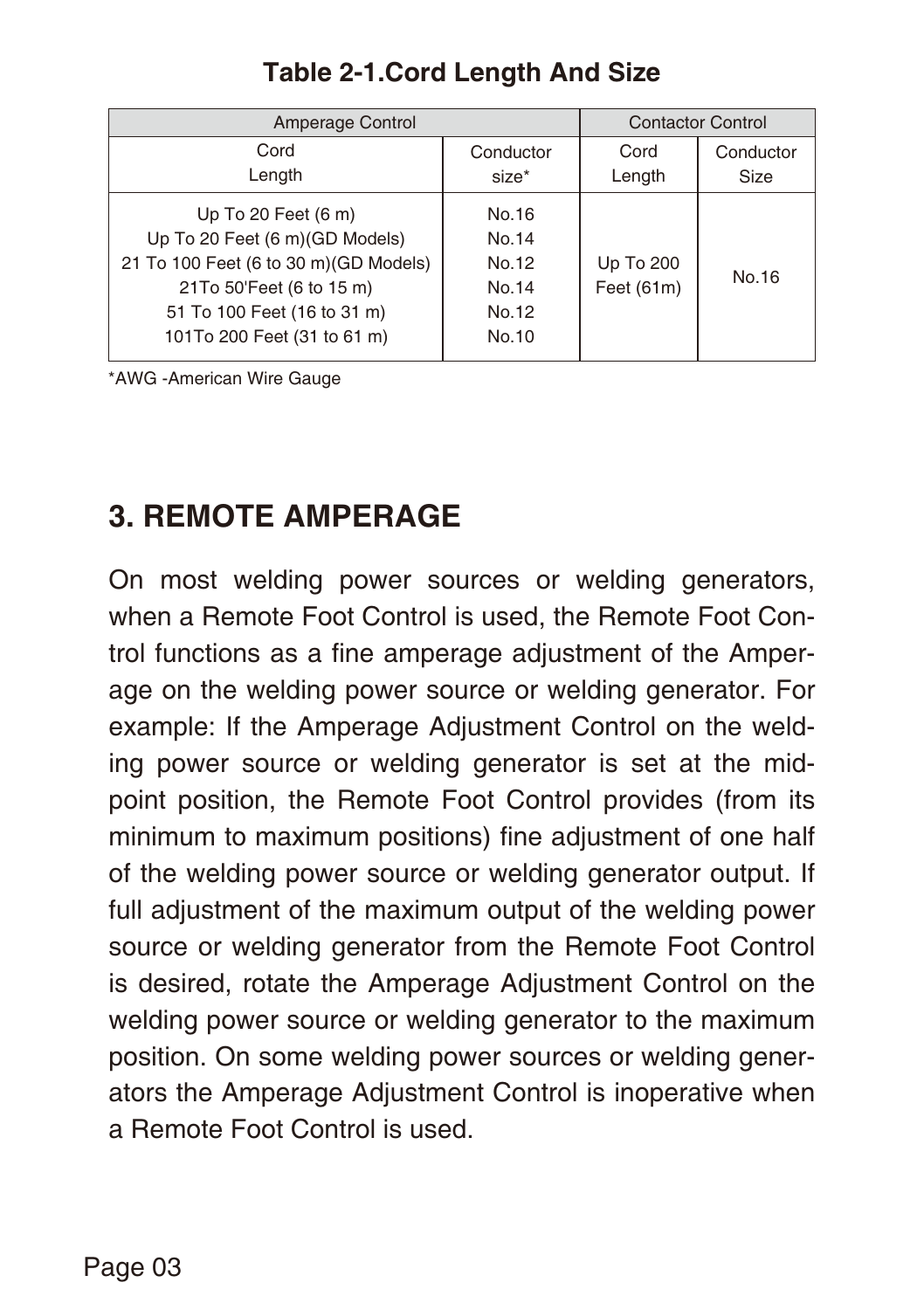In this case, the Remote Foot Control provides complete control from the minimum to the maximum output of the welding power source or welding generator rather than fine adjustment of the Amperage Adjustment Control setting on the welding power source or welding generator.

To determine in which way the Remote Foot Control affects the operation of the welding power source or welding generator, refer the the welding power source or welding generator circuit diagram and/or Instruction Manual.

IMPORTANT: When a Remote Foot Control is used, refer to the Instruction Manual of the welding power source or welding generator for additional operational information.

## **4. MAINTENANCE**

#### **WARan kill; HOT SURFACES can cause severe burns.**

- ·Do not touch live electrical parts.
- ·Disconnect plugs from power source before
- inspecting or servicing.
- ·Allow unit to cool before servicing.

Once each month inspect the Remote Foot Control Cord for breaks in the insulating jacket particularly at the plug and at the entrance into the Remote Foot Control housing. Repair all breaks with electrical tape, or replace the cord if necessary. Refer to T Diagram 5-1 through Diagram 5-2 for proper cord conductor connections).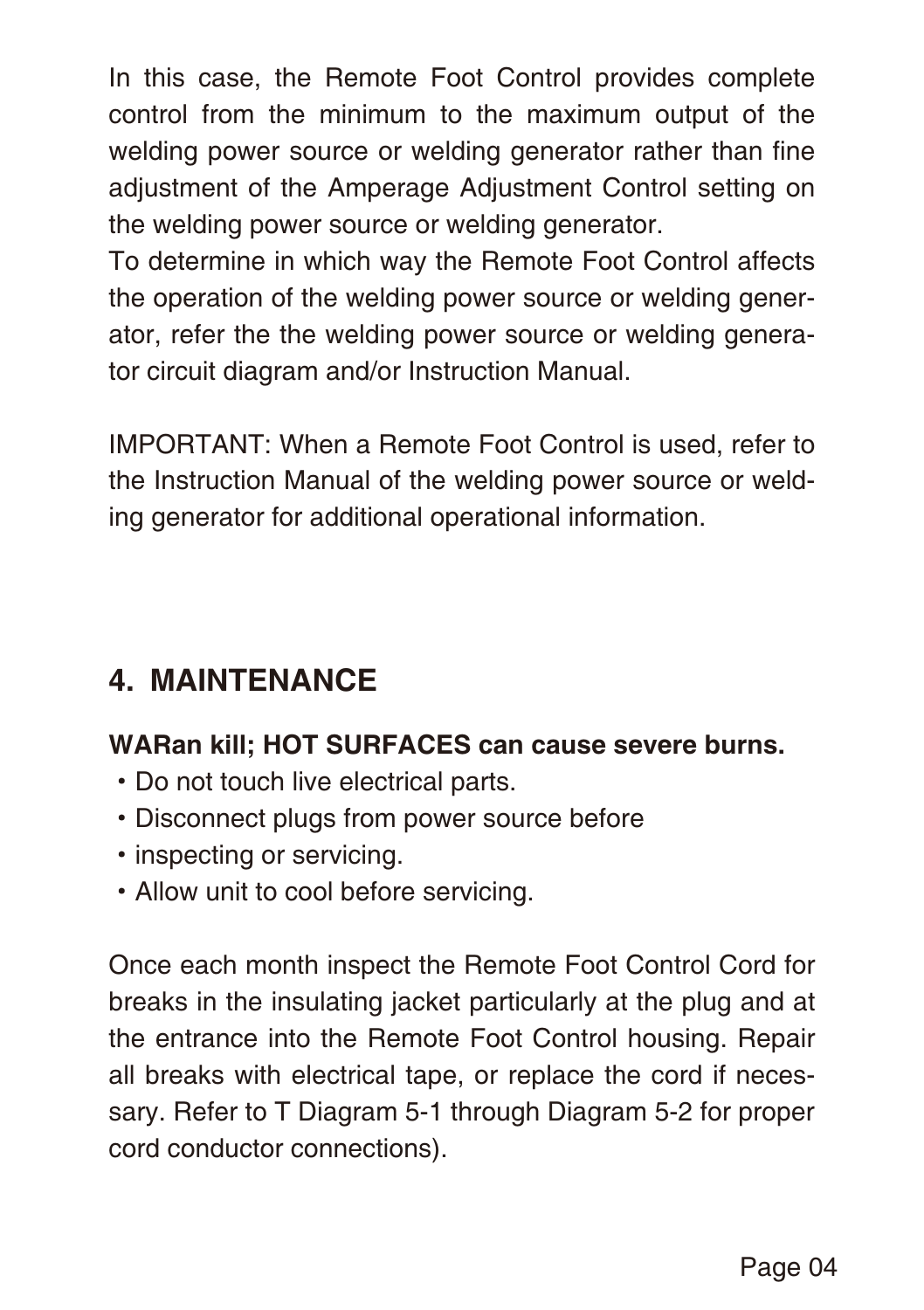Move the Remote Foot Control foot pedal from the minimum to the maximum position. This procedure will prevent oxidation from building on the contacts, which could insulate the contacts from the brush, causing the control to become inoperative.

## **5. ELECTRICAL DIAGRAMS**